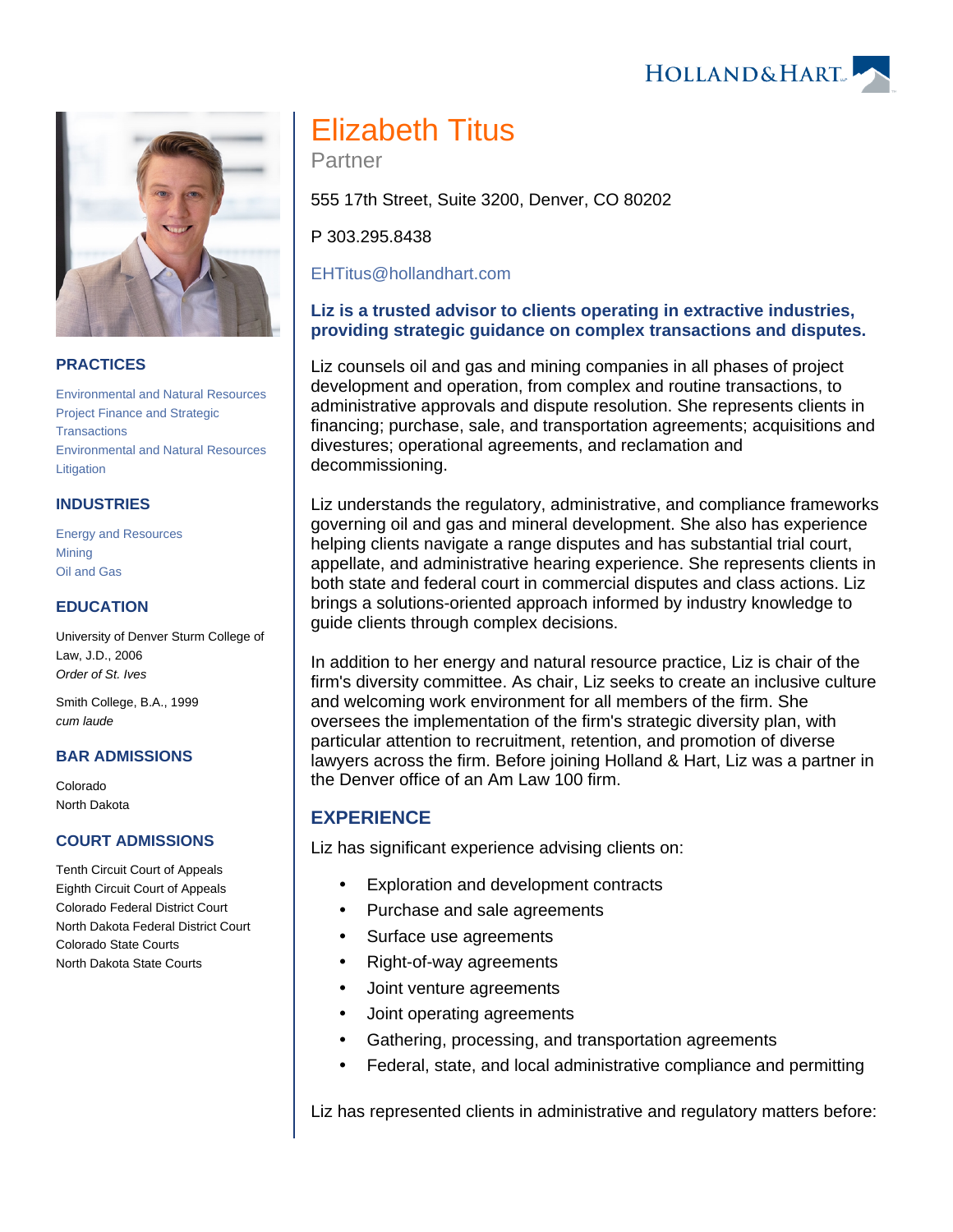

- Interior Board of Land Appeals
- Office of Surface Mining Reclamation and Enforcement
- Occupational Safety and Health Review Commission
- Colorado Oil Gas Conservation Commission
- Federal Mine Safety and Health Review Commission
- Colorado Division of Reclamation, Mining, and Safety
- Colorado Department of Public Health and Environment
- North Dakota Industrial Commission

# **PUBLICATIONS**

"Federal Agency Rulemaking and Adjudications," Rocky Mountain Mineral Law Foundation Young Natural Resources Lawyers and Landmen Institute, 2020

"Litigation Trends Affecting Upstream and Midstream Operators," Rocky Mountain Mineral Law Foundation Special Institute on Midstream Oil & Gas from the Upstream Perspective, Co-Author, April 2018

## **SPEAKING ENGAGEMENTS**

"Colorado Enacts SB19-181: The Changes to Colorado's Oil and Gas Statutes and Implications for Development and Local Governments," Young Natural Resource Lawyers and Landmen Institute, Rocky Mountain Mineral Law Foundation, 05/03/2019

## **RECOGNITION**

- 5280 Magazine, Top Lawyer, Natural Resources, 2021, 2022
- Denver Business Journal, Top Women in Energy, 2017, 2019
- Law Week Colorado, Top Women Lawyers, 2018
- Colorado Super Lawyers, Rising Star, Energy and Natural Resources, 2013-2017
- Denver Business Journal, 40 Under 40, 2017
- Denver Business Journal, Who's Who in Energy, 2016

## **PROFESSIONAL AND CIVIC AFFILIATIONS**

 Colorado Lawyer Trust Fund Account Foundation, Board of **Directors** 

Vice President, 2020-2021

Member, 2015-2020

- Granby Ranch Metropolitan District, Board of Directors, 2018 present
- Colorado LGBT Bar Foundation

Board of Directors, 2018-present

Women's Energy Network – Colorado Chapter